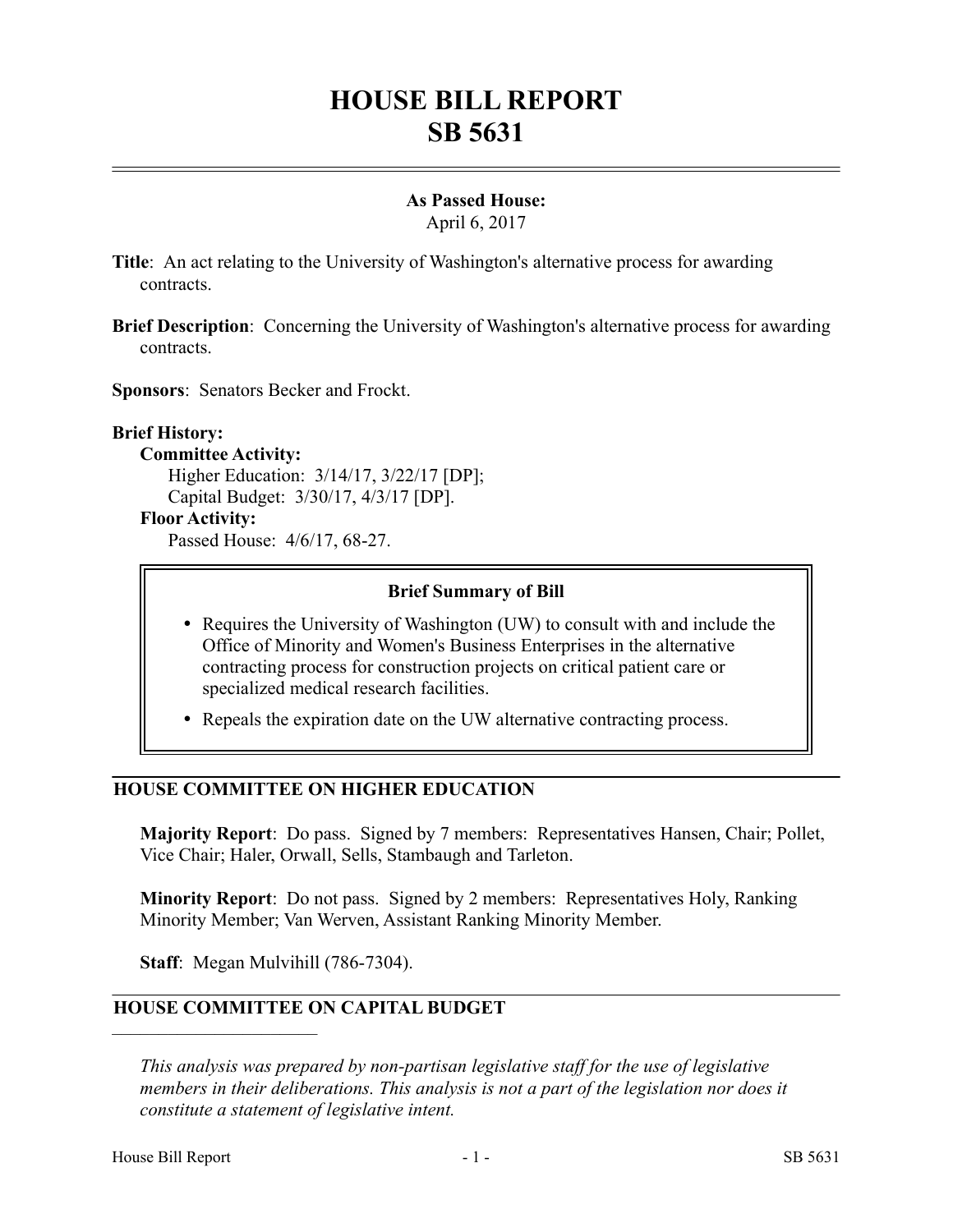**Majority Report:** Do pass. Signed by 17 members: Representatives Tharinger, Chair; Doglio, Vice Chair; Peterson, Vice Chair; DeBolt, Ranking Minority Member; Smith, Assistant Ranking Minority Member; Dye, Johnson, Koster, Kraft, Macri, Morris, Reeves, Ryu, Sells, Steele, Stonier and J. Walsh.

**Staff**: Christine Thomas (786-7142).

## **Background**:

The University of Washington's Alternative Contracting Process.

The Legislature created an alternative process for the University of Washington (UW) to award contracts for construction and remodeling projects on critical patient care or highly specialized medical research facilities in 2010. The projects must cost less than \$5 million. The UW maintains a list of prequalified contractors for these projects, known as the Critical Patient Care and Specialized Medical Research Facilities Roster (Roster). The Roster is published once a year in a newspaper with a statement soliciting qualified contractors. Eligible contractors who wish to be added to the list must keep current records of their licenses, certifications, registrations, bonding, and insurance on file with the UW. There is an evaluation committee who determines which contractors are added to the Roster based on various criteria, such as the contractor's past performance on similar projects and the contractor's capacity to complete the project.

The Legislature enacted the UW alternative contracting process with a 2014 sunset review by the Joint Legislative Audit Review Committee (JLARC) and an initial expiration date of June 30, 2015. The JLARC recommended in their review that the Legislature reauthorize the alternative process and made a few recommendations regarding improving project timeliness and tracking the use of minority- and women-owned subcontractors. The UW alternative contracting process was reauthorized for an additional two years, with an expiration date of June 30, 2017.

## The Office of Minority and Women's Business Enterprises.

Washington's Office of Minority and Women's Business Enterprises (OMWBE) was established in 1983 to promote equity and increase participation in public contracting and procurement for small businesses owned by minorities, women, and disadvantaged persons. The OMWBE certifies and maintains a list of small businesses that qualify.

## **Summary of Bill**:

The UW must publish the Roster with the OMWBE, in addition to a newspaper. The UW must receive input from the OMWBE about the records of the contractors eligible to be placed on the Roster. The evaluation committee must include one representative from both the minority-owned business community and the women-owned business community. In addition, the evaluation criteria used by the evaluation committee must also include:

- the contractor's record of including the OMWBE's certified minority, women, veteran, and small businesses; and
- the contractor's past history of using small, disadvantaged, minority, women, and minority women business enterprises over the past five years on projects of \$5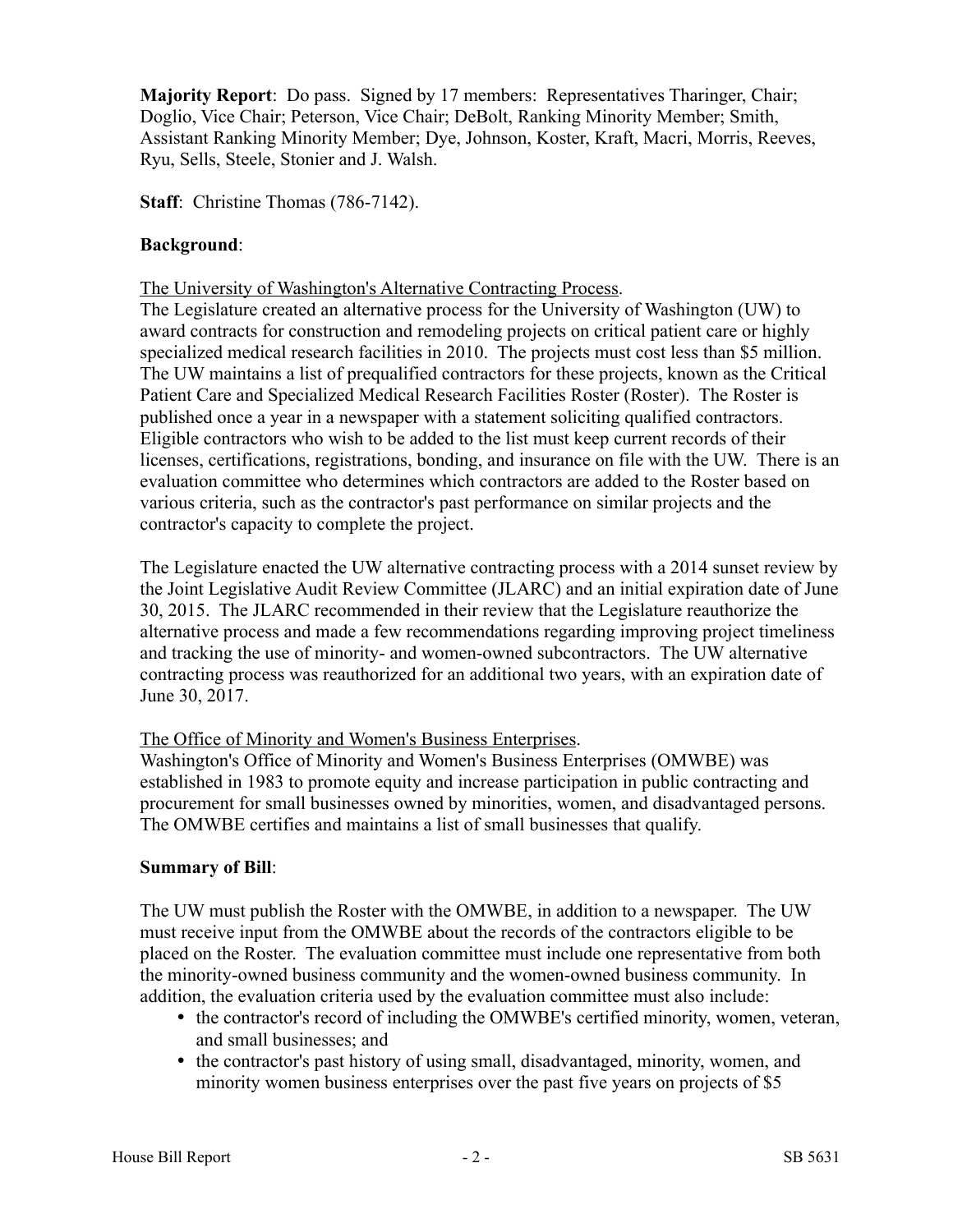million or less, and the contractor's proposed outreach plan and commitment to include such business enterprises.

The UW's business diversity program must establish aspirational goals for small, disadvantaged, minority, women, and minority women business enterprises for each roster based on the projected subcontracting opportunities.

The annual report the UW provides to the Capital Projects Advisory Review Board must include use rates of the OMWBE's certified small, disadvantaged, veteran, women, and minority-owned businesses on projects. The UW must also require contractors to solicit proposals from the OMWBE's certified firms.

The expiration date of June 30, 2017, for UW's alternative contracting process, is repealed.

**Appropriation**: None.

**Fiscal Note**: Available.

**Effective Date**: This bill contains an emergency clause and takes effect on June 30, 2017.

### **Staff Summary of Public Testimony** (Higher Education):

(In support) The Senate Bill is identical to the House Bill, and this is a critical bill that removes the sunset expiration date. It also implements the recommendations from the Joint Legislative Audit and Review Committee, including that the UW should track the use of the OMWBE's certified businesses. The alternative contracting process outperforms in terms of getting contracts done, and this work takes a specialized workforce. This bill is about two things: inclusiveness and transparency. The critical care roster has existed for seven years, and in that seven years there has not been a minority- or woman-owned firm on the roster. This is severe underutilization on the university's part. The UW could do targeted outreach and be more aggressive about informing the OMWBE businesses about the Roster. The UW has identified a minority-owned firm that was not aware of the Roster that is now submitting their qualifications. This firm will be vetted by the evaluation committee and may or may not make the Roster, but at least now there is a minority-owned firm as a candidate. This is about connecting with women- and minority-owned businesses so they can get their voices heard.

## (Opposed) None.

## **Staff Summary of Public Testimony** (Capital Budget):

(In support) The critical care roster of qualified contractors saves time and money for technical projects of medical facilities at the University of Washington (UW). Reauthorizing the process allows the UW to maintain a roster of highly qualified, technically qualified contractors to work on unique facilities such as the UW and Harborview Medical Centers. Including the Office of Minority and Women's Business Enterprises in the alternative contracting process provides more transparency and inclusion in the process.